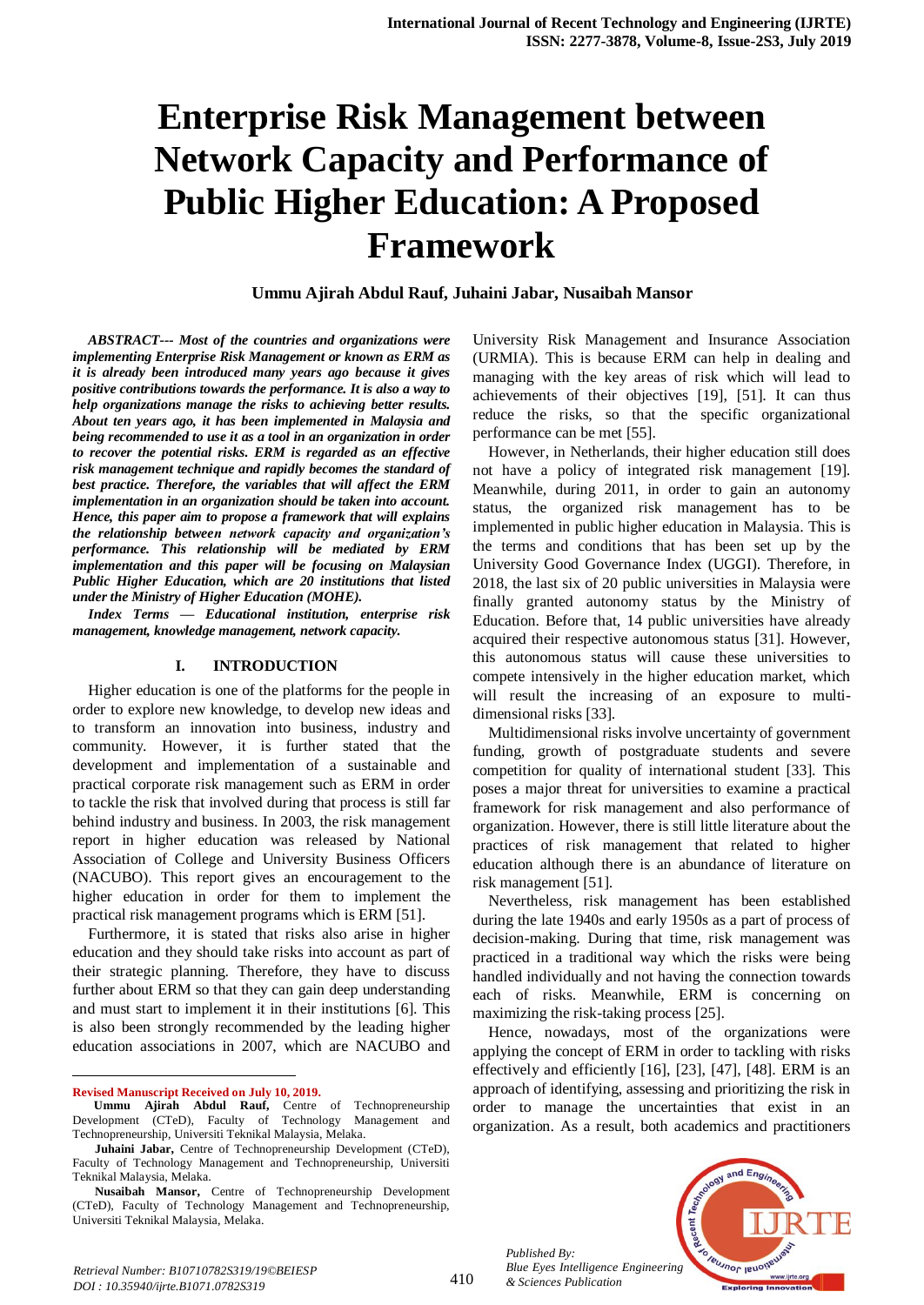## **ENTERPRISE RISK MANAGEMENT BETWEEN NETWORK CAPACITY AND PERFORMANCE OF PUBLIC HIGHER EDUCATION: A PROPOSED FRAMEWORK**

show a significant interest towards the performance measurement of an organization [48].

Thus, most of organizations would ensure that the measurement of performance must be done comprehensively and systematically [39]. This is because, their aim is to improve the performance so that they can attract the investor and their relationship with the stakeholders will be maintained. This can be supported by previous study, which stated that in order to attract the investors and to increase the market share, it is vital for an organization to have a well performance and good record of business performance [34]. However, nowadays, risks have become the key factor in all strategic planning and decisions of the business. Therefore, risk management has received significant interest by many organizations and stakeholders [21].

Besides, the argument in which performance of organizations will improve by using the ERM has gained significant support [18]. This paper will be supported in the knowledge management components which will enable an organization to improve performance by implementing ERM [15], [24], [35]. In addition, there was very little study that has conducted on ERM implementation particularly in Malaysian public higher education.

Therefore, in order to fill the gap, this paper aims to propose a framework that will enhance the understanding towards ERM implementation by investigating the extent of ERM implementation among Malaysian Public Higher Education. This paper will be focusing on the network capacity that extracted from Knowledge Management components by [15]. Hence, the objectives of this paper are:

- 1) To examine the extent of ERM implementation among public higher education.
- 2) To establish the relationship between network capacity and public higher education's performance.
- 3) To investigate the effect of mediating of ERM implementation on network capacity and public higher education's performance.

# **II. LITERATURE REVIEW**

# *A. Definition Enterprise Risk Management*

Even though, there are various definitions of ERM from [9], [13], [22]. However, it is usually defined by COSO (Committee of Sponsoring Organizations of the Treadway Commission) in 2004:

"A process which involving the board of directors, management and other personnel. It is applied in strategy setting and across the enterprise in order to identify unfavourable events that may affect the organization, manage risk to be within its risk appetite, and to provide reasonable solution which in line with the organization's objectives".

There are three important attributes based on the various definitions of ERM, which are ERM must handle all business units, ERM must include all types of risk, and ERM must in line with the organization's objectives and strategy [1].

Enterprise Risk Management (ERM) is an approach which is different from the silo or traditional approach. It is a holistic approach in order to identify the potential risks that encountered by an organization and also to select appropriate responses that match the risk appetite of the organizations [18].

# *B. Network Capacity and Organizational Performance*

Network capacity is defines as the highest number of users that the network can support while maintaining the quality of the network services of each user [50].

Various studies indicate that organizations can attain the valuable resources and improve their performance through networks [10], [17], [27], [42], [43]. This is because it was further stated that networks are one of the platforms to identify opportunities that the organization can easily achieve [46]. Meanwhile, the connection between network and organizational performance has been investigated by [7], [20], [32]. Moreover, the business partners or investors will see organization with valuable resources as an opportunity for them, which in turn improve the performance of organizations [8].

Nevertheless, networking and network management is important and helpful in addressing ambitious, complex, multi-resource policies or organizational demands [37], [40]. This can be supported by [40], who stated that network activity allows organizations to reduce transaction costs and gain resources and power. In addition, networks also promote group learning and building strategy [2]. Previous researchers have consistently shown that networking issues are positively affecting the performance outcomes [3], [29], [30], [38]. Therefore, this study proposing the following hypothesis:

H1: There is a positive relationship between network capacity and performance of public higher education.

# *C. Network Capacity and Enterprise Risk Management*

There are three elements to create knowledge relevant to ERM within an organization which are transferring the knowledge (tacit to explicit) and vice versa [36]; understanding the production of the knowledge [11], [53] and organizing the risk knowledge [54]. All of these elements are related to the ability of the network to connect people for mobilization of knowledge.

Furthermore, network support for web portals can be a good platform for sharing risk knowledge, as sometimes there are language difficulties associated with risk within organizations. Hence, networking in organizations can enable the expertise to solve various problems that arise in organizations [13], [44], [52]. It is further stated that network support for web portals is one of the platforms that are vital to risk management and enable users to use the search process effectively because they may not be able to search effectively at times whenever there is a lot of available knowledge, such as risk management [4], [45].

In addition, consolidating and integrating internal information, reporting, risk reduction data in organizations [28], [44], and enhancing web services [5] can also contribute to a better sharing of risk knowledge. In order to respond to risk threats, an information management is needed [49].

Besides, network capacity to connect people within the organization could be an advantage in implementing ERM



*Published By:*

*& Sciences Publication*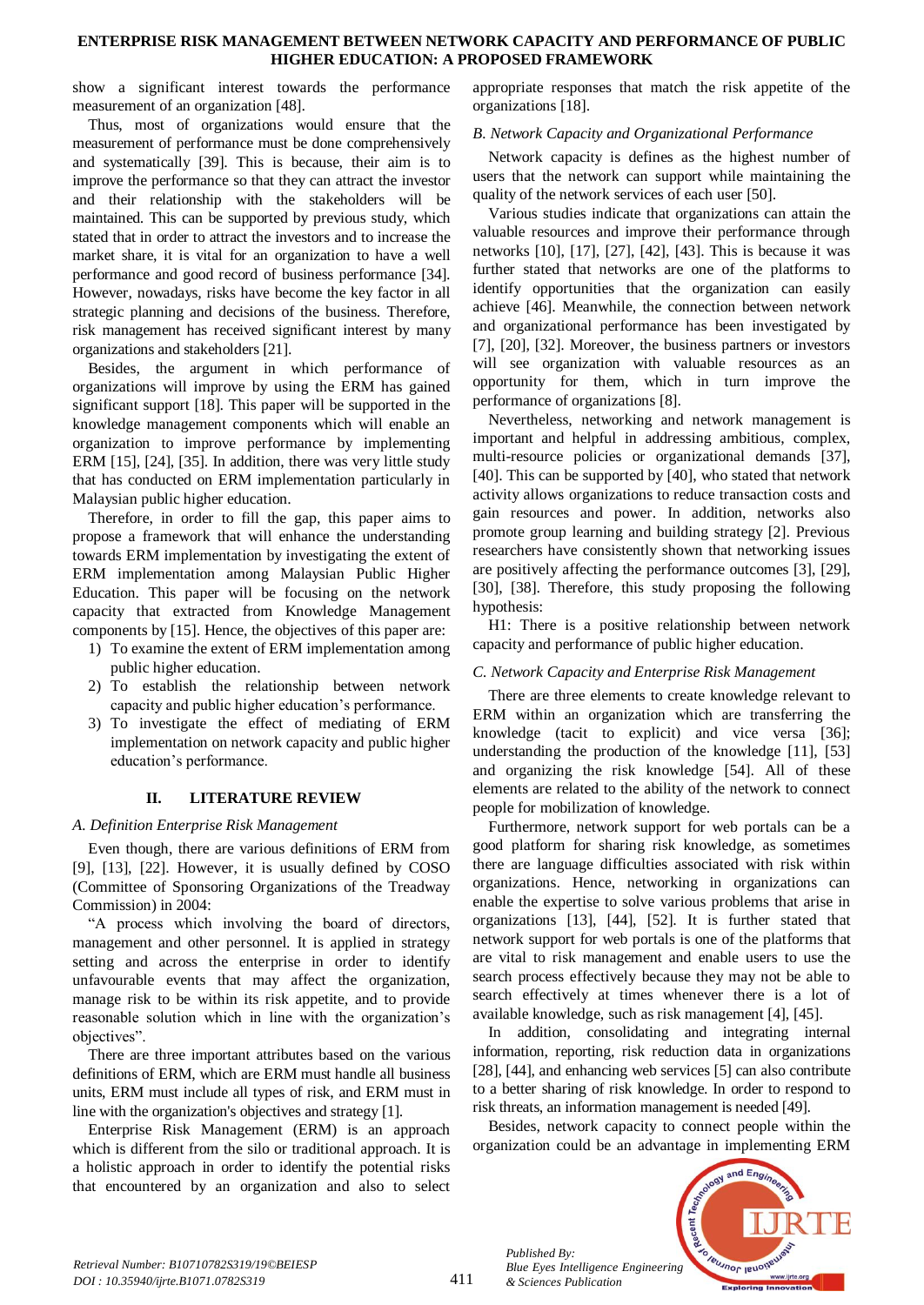[14]. Therefore, this study proposing the following hypothesis:

H2: There is a mediating effect of implementation of ERM on network capacity and performance of public higher education.

#### **III. A PROPOSED FRAMEWORK**

This paper will investigate the extent of implementation of ERM among Malaysian Public Higher Education.

Based on the literature, there are eight components identified under Knowledge Management by [15], [41] that contribute to the extent of implementation of ERM in organization. These eight components include the network capacity. Hence, this paper will analyze the relationship between network capacity and performance of organization and also the effect of mediating of Enterprise Risk Management on this relationship.

The proposed framework for the research is shown in Fig. 1.



### **IV. METHODOLOGY & RESULTS**

#### *A. Sample and Data Collection Method*

The target population for this study is Malaysian public higher education. The unit of analysis will be a list of all 20 of Malaysian public higher education. (n=20) which listed under Ministry of Higher Education [31]. The questionnaire will be adapted from previous studies which used a fivepoints Likert scale, therefore in order to be consistent and to make a comparison of the findings, this study also will be used a five-points Likert scale. The questionnaire then will be distributed to top manager, risk manager and internal audit since they are the person that responsible for enterprise risk management implementation in organizations.

#### *B. Instrument of Study*

Instrument that will be used in this study is structured questionnaires. The questionnaire of this study will be adapted from the previous studies as shown in Table 1.

| Variables               | Sources | <b>Likert Scale</b> |
|-------------------------|---------|---------------------|
| <b>Network Capacity</b> | 411     | 5-points            |
| <b>Enterprise Risk</b>  | [26]    | 5-points            |
| Management              |         |                     |
| Organizational          | [33]    | 5-points            |
| Performance             |         |                     |

#### **Table 1: Development measures of variables**

# **V. CONCLUSION**

In conclusion, the aim of this paper is to propose a framework which will explain the effect of mediating of ERM implementation on network capacity in Malaysian public higher education. This paper suggested one of the components under Knowledge Management which are network capacity which will influences the extent of ERM

implementation and organizations' performance. Under the proposed framework, two hypotheses have been developed and have to be empirically tested. The purpose of this paper is to add value to the knowledge that is limited in the area of ERM. This paper will also give relevant government agencies an insight into formulating new policies or strategies on issues related to ERM in Malaysia.

#### **ACKNOWLEDGMENT**

The authors would like to thank Universiti Teknikal Malaysia Melaka for the UTeM Zamalah Scheme for sponsorship.

### **REFERENCES**

- 1. C. Abrams, J. V. Kanel, S. Muller, B. Pfitzmann, and S. R. Taylor, "Optimized enterprise risk management," IBM Systems Journal, 46(2), 2007, pp. 219-234.
- 2. R. Agranoff, Managing Within Networks: Adding Value to Public Organizations. Washington DC: Georgetown University Press, 2007.
- 3. R. Agranoff, and M. McGuire, Collaborative Public Management: New Strategies for Local Governments. Washington DC: Georgetown University Press, 2003.
- 4. M. Alavi, and D. Leidner, "Review: Knowledge management and knowledge management systems: Conceptual foundations and research issues," MIS Quarterly, 25(1), 2001, pp. 107- 136.
- 5. D. Anderson, H. H. Barber, J. Hill, J. Nasir, J. Javed, J. Lawler, and Z. Li, "A study of Web services projects in the financial services industry," Information Systems Management, 22(1), 2005, pp. 66-76.
- 6. Association of Governing Boards of Universities and Colleges and United Educators (AGB), The state of enterprise risk management at colleges and universities today. Available: http://www.vsu.edu/files/docs/internalaudit/the-state-of-enterprise-risk-manangement-at-collegesand-universities-today.pdf.
- 7. K. M. K. Bengesi, and I. L. Roux, "The influence of dimensions of networking capability in small and medium enterprise performance," International Journal of Business and Social Science, 5(2), 2014, pp. 189-200.
- 8. J. M. Bonner, D. Kim, and S. T. Cavusgil, "Self-perceived strategic network identity and its effects on market performance in alliance relationships," Journal of Business Research, 58(10), 2005, pp. 1371-1380.
- 9. Casualty Actuarial Society, Overview of enterprise risk management. Available: https://www.casact.org/area/erm/overview.pdf.
- 10. H. Chen, and T. J. Chen, "Network linkages and location choice in foreign direct investment," Journal of International Business Studies, 29(3), 1998, pp. 445-467.
- 11. C. Choo, The Knowing Organisation.New York: Oxford University Press, 1998.
- 12. Committee of Sponsoring Organizations of the Treadway Commission (COSO), Enterprise risk management-integrated framework: Executive summary and framework. New York: American Institute of Certified Public Accountants, 2004.
- 13. G. Dickinson, "Enterprise risk management: Its origin and conceptual foundation," Geneva Papers on Risk and Insurance, 26(3), 2001, pp. 360-366.
- 14. M. Earl, "Regarding the knowledge as a process and KM," Journal of Management Information Systems, 18(1), 2001, pp. 215-233.



*Published By:*

*& Sciences Publication*